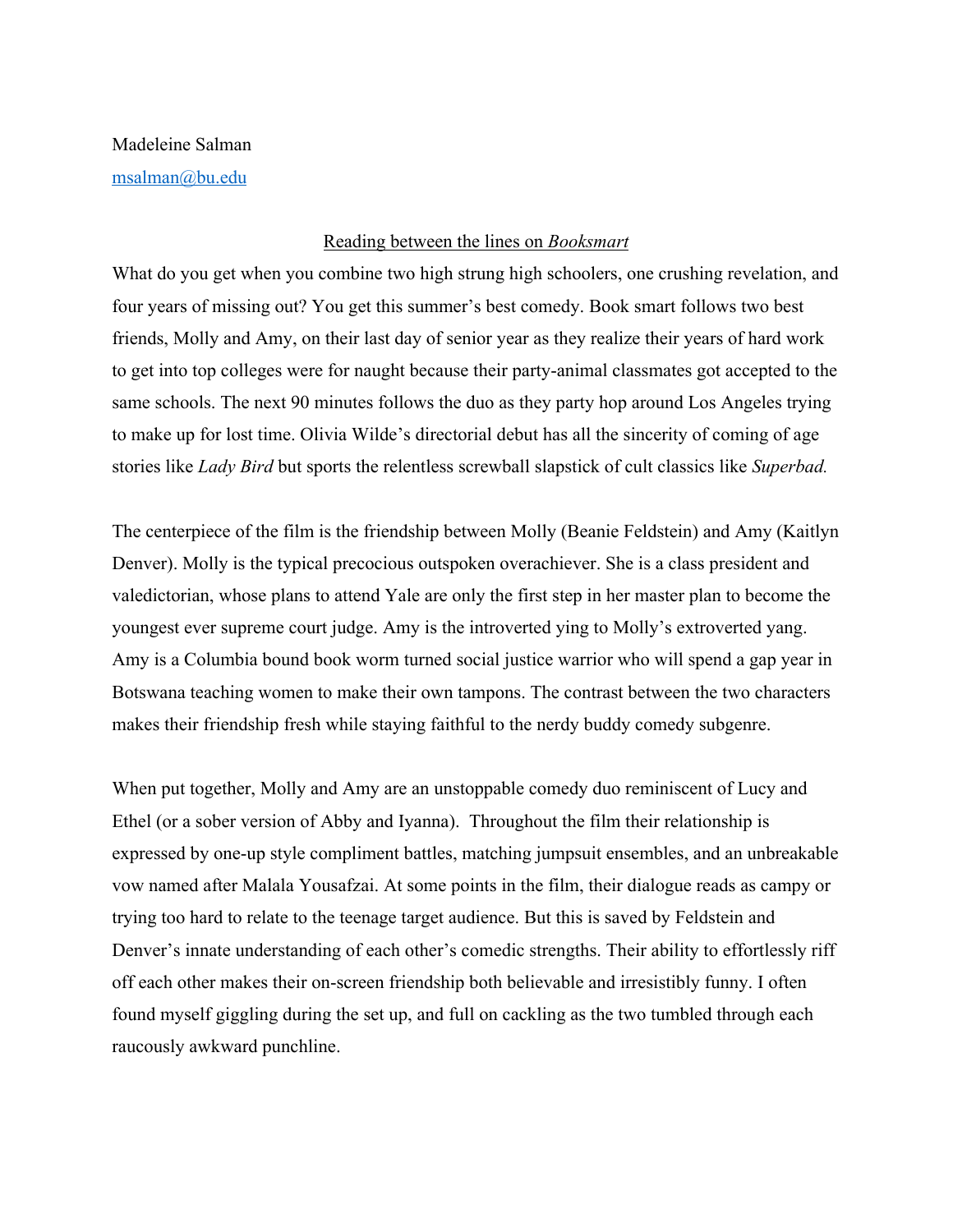Molly and Amy find also themselves in great company. Their classmates are a colorful and outrageous take on traditional high school character tropes that are older than John Hughes himself. The rich queen bee, Gigi (played by the dazzling Billie Lourde) is initially a ditzy, pill popping, trust fund baby who takes advantage of her gullible and even richer sidekick, Jared (Skylar Grisondo). As the story unfolds, Gigi is revealed as an astute observer who would do anything for her friends. Nick (Mason Gooding), the slow-witted popular jock, is actually a Harry Potter superfan and is heading to Georgetown. Theo (Eduardo Franco) - the stoner burnout who repeated the seventh grade - got a six-figure job coding at google. In each case, the character is written as a complex but tangible version of the classic "freaks and geeks" we all know and love.

*Booksmart* is best known for flamboyantly subverting traditional teen movie tropes, but the real power of the film lies in its subtleties. The depiction of Molly and Amy's classmates as high achieving self-absorbed bullies is shattered by the small kindnesses they extend towards our protagonists. They give Molly a ride home, commend Amy on her decision to go to Botswana, and welcome both at their parties. Within quiet moments and small gestures made out of genuine earnest, Olivia Wilde pulls back to curtain on what high school really is. Though its ridiculous and messy, high school is about real people struggling to grow up together.

The subtle yet impactful creative choices also extend to the film's visuals. *Booksmart* uses cinematography to comment on the teenage experience in 2019. The clips showing the parties that Molly and Amy are trying to get invited to were shot on a handheld camera to mimic the look of Snapchat and Instagram stories. The elegance of this approach is that clips are free from the loud visual effects or overlays that similar films use to represent social media. This detail is quiet but effective filmmaking at its best. The use of the selfie cam is a nod to the constant posting, exhibitionism, and FOMO that contemporary teenagers have grown up with. Like many others, Molly and Amy's understanding of the people around them is filtered through a front facing camera. *Booksmart* is making a statement on how ridiculous and damaging social media has become. Making it one of the most faithful depictions of teenage culture to appear on film in the last decade (perhaps second only to Gretta Gerwig's *Ladybird*).